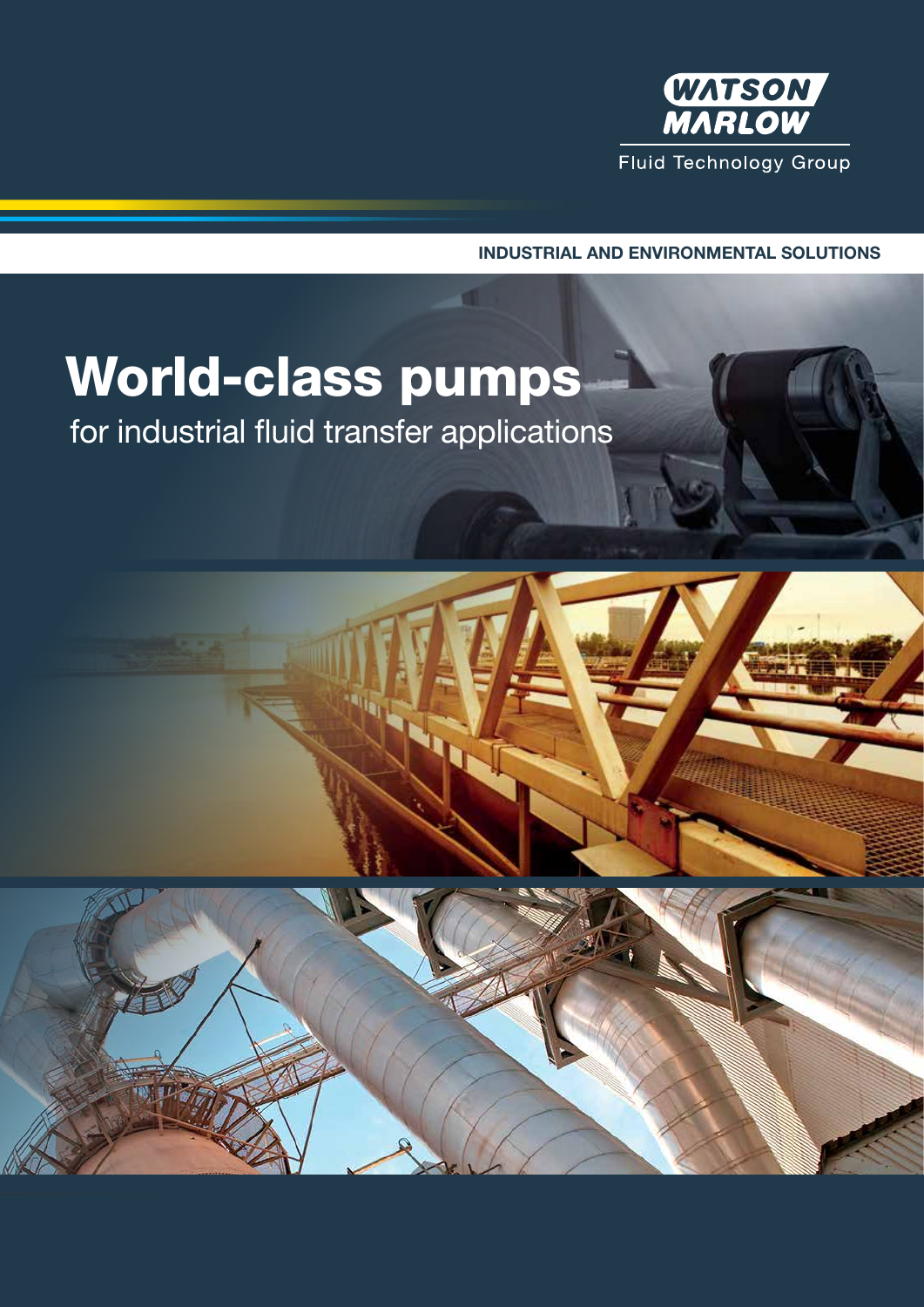

MasoSine® Sinusoidal pumps deliver a low shear, gentle pumping action that safely transfers shear sensitive products without risk of damage

Low shear with almost zero pulsation sinusoidal pumps

High suction lift with low NPSHR/NIPR to avoid cavitation

Superior energy efficiency, especially within viscous application

Flow rates up to 99,000 L/hr Up to 15bar pressure Handles products with a viscosity up to 8 million cP High suction capability up to 0.85bar



Watson-Marlow is the only peristaltic pump manufacturer in the world to manufacture its own tubing, optimising our tubing tolerances and formulation to deliver the best process pump performance.

*wmftg.com/tubing*

Bredel hose pumps have suction lift capability up to 9.5m, are dry running and self-priming. Without seals, ball checks valves, diaphragms, glands, immersed rotors, stators or pistons to leak, clog, corrode or replace, they are ideal for abrasive slurries, corrosive acids, and gaseous liquids.

Precision machined hoses guarantee tolerances and perfect hose compression, eliminating slippage which can destroy shear sensitive product and reduce metering accuracy.

# Flow rates to 6,200 L/hr

Optimised for process uptime up to 8bar pressure Seal-less, valve-less design lowers total cost of ownership Increased process uptime with precision machined hose elements





**WATSON MARLOW Tubing** 

*wmftg.com/bredel*

Corroline+ hose is designed for use as a chemical hose or industrial hose, with the added benefit that it has been reinforced to withstand the most severe conditions of physical abuse. Corroline+ is crush & kink resistant.

The PTFE liner in Corroflon has shallow convolutions which minimise the restriction in flow rates, and an external reinforcement wire in the external convolutions provides full vacuum resistance and kink resistance.

# *<u>Amasosine</u>*

*wmftg.com/masosine wmftg.com/masosine*



## **Bredel**

**Hose Pumps** 

Aflex Hoses are the most technically advanced range of PTFE lined flexible hose products in the world. Hoses are designed to ensure fast flow, resistance to high pressures and temperatures as well as combining unmatched flexibility with kink resistance.





Watson-Marlow peristaltic pumps eliminate the need for ancillaries and increase productivity by providing accurate and repeatable flow rates. Rapid and simple installation ensures a low total cost of ownership.

| <b>Natural rubber (NR)</b>                  |                                        |
|---------------------------------------------|----------------------------------------|
| Resistant to diluted acids and<br>alcohols  |                                        |
| Max. fluid temp 80C<br>Min. fluid temp -20C |                                        |
|                                             | <b>ASE</b><br>Certified to<br>/ ANSL61 |

EPDM





Watson-Marlow Fluid Technology Group is unique in being able to work with you to ensure your fluid transfer requirements are achieved. Our industrial peristaltic and sinusoidal pumps, hoses and tubing integrate seamlessly into your process control system, providing very low maintenance and low whole life cost.

#### **WATSON MARLOW Pumps**

#### Corroflon® Corroline+®



#### SPS series



*aflex-hose.com*